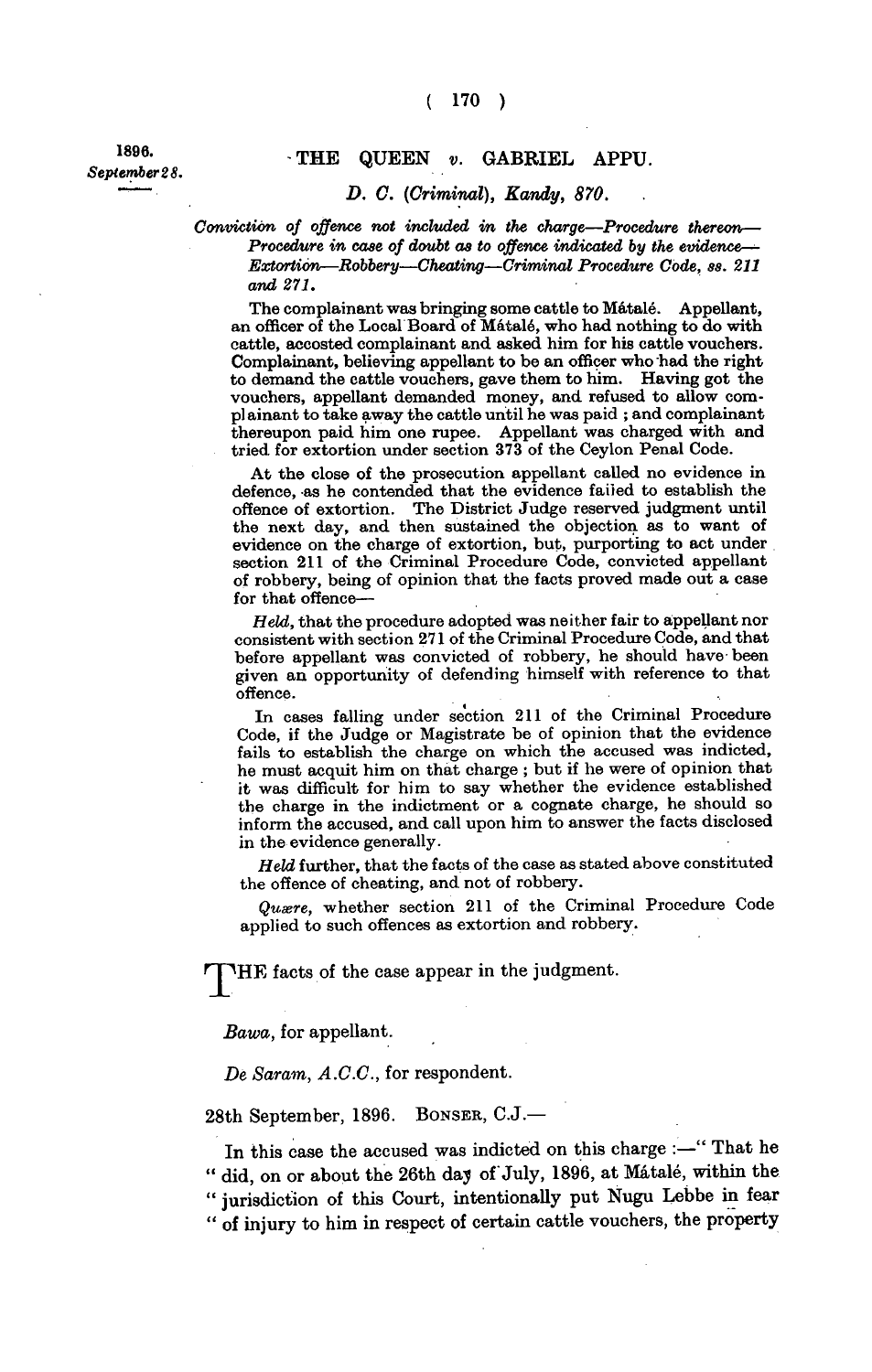**" of the said Nugu Lebbe, wrongfully obtained from him, and " thereby dishonestly induced the said Nugu Lebbe to deliver to**  " him (the accused) the sum of one rupee."

**It seems to me that the words of the indictment are too vague. " In fear of injury to him in respect of certain cattle vouchers " is not a precise enough statement of the injury. The facts appear to**  be these. The complainant was bringing some cattle into Mátalé. **The appellant is an officer of the Local Board of Matale. He had nothing to do with cattle. He accosted the complainant and asked him for his cattle vouchers, and the complainant, at his request, and believing him to be an officer, as he represented, having the right to demand them, gave them to him. Having got the vouchers the appellant demanded money and refused to let the cattle go. There is no evidence that he attempted to stop the complainant himself. At the trial the evidence for the prosecution established the fact I have mentioned, and the prosecution was closed. The appellant's proctor then addressed the Court and pointed out that the evidence failed to establish the offence of extortion, and called no evidence.** 

**The Judge did not give a decision then and there, but reserved judgment till the next day. The next day, in the presence of the accused, but, as it would appear, in the absence of his proctor, he delivered a judgment, in which he sustained the objections of accused's proctor, and found the charge of extortion was not made out. But he went on to say that in his opinion the facts disclosed made out a case of robbery, and he forthwith convicted the appellant of robbery and sentenced him to one year's rigorous imprisonment. He purported to do this under section 211 of the Criminal Procedure Code, which provides that " if, in the case mentioned in section 210, '' the accused is charged with one offence, and it appears in evidence " that he committed a different offence for which he might have " been charged under the provisions of that section, he may be " convicted of the offence which he is shown to have committed, " although he was not charged with it." Assuming for the moment that section 211 applies to the present case, I am yet of opinion that the procedure adopted was not fair to the accused, nor is it consistent with the provisions of section 271 of the Code. Section 271 provides that " when the examination of the witnesses for the " prosecution is concluded, if the Court wholly discredit the evidence " on the part of the prosecution, or is of opinion that such evidence " fails to establish the commission pf the offence charged against " the accused in the indictment, then the Court shall return a verdict**  " of acquittal."

1896. September 28. BONSER, C.J.